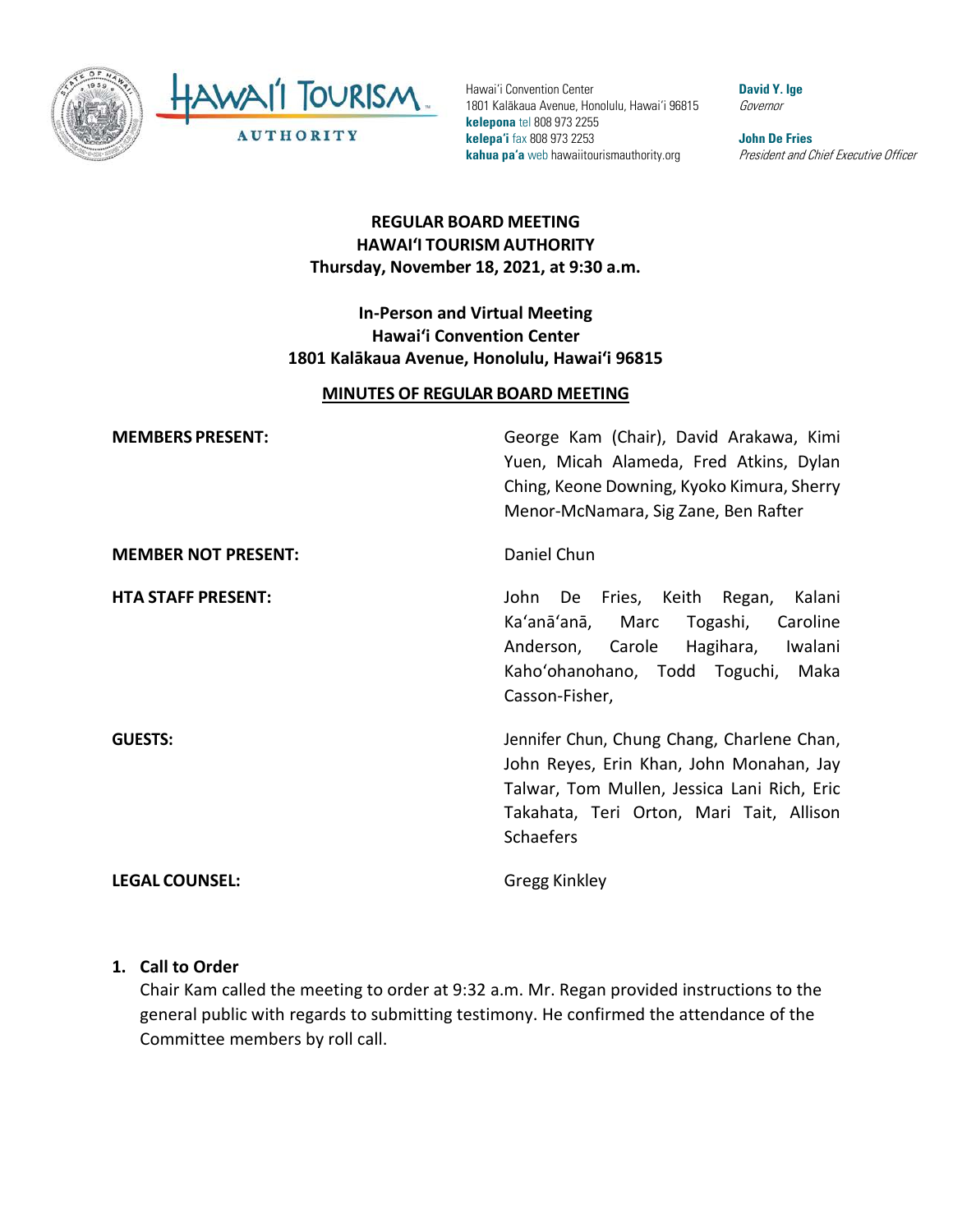**2. Opening Cultural Protocol**

Maka Casson-Fisher opened the meeting with a pule.

## **3. Approval of Minutes of the October 28, 2021, Board Meeting**

Chair Kam asked for a motion. Ms. Kimura made a motion which was seconded by Ms. Yuen. The motion was unanimously approved.

- **4. Report of Permitted Interactions at an Informational Meeting or Presentation Not Organized by the Board Under HRS section 92-2.5(c)** There were no permitted interactions to report.
- **5. Presentation, Discussion and Action on HTA's Financial Report for October 2021**

Mr. Togashi stated that one change for October's budget statement summary packets is a change in formatting to all four funds as it is appropriate to show all four funds on a onepage budget statement. He said that the focus of the I report as always is on the executive summary itself.

He reported that, as of October 31st, they have \$61.2 million in cash and investments in the Tourism Special Fund, which represents a \$3.1 million decrease from September, \$5 million is reserved as the emergency fund, \$53.5 million is encumbered to contracts and \$2.7 million remains unencumbered regarding the Tourism Federal Fund.

He stated that the board has approved individual budget lines totaling \$35 million so far, this fiscal year, of which they have encumbered \$3.2 million for payroll.

He reported there is \$895,000 in funds for Admin and Governance that was released by the department of Budget and Finance, bringing the total to \$4.2 million year to date and regarding the Convention Center Enterprise Special Fund and Convention Center Federal Fund, there were no significant changes.

Chair Kam asked for a motion to accept the financials as presented. Mr. Ching made a motion, and it was seconded by Ms. Yuen. The motion was unanimously approved.

## **6. Report of the Chief Executive Officer/Chief Administrative Officer/Chief Brand Officer Relating to Staff's Implementation of HTA's Programs During October 2021**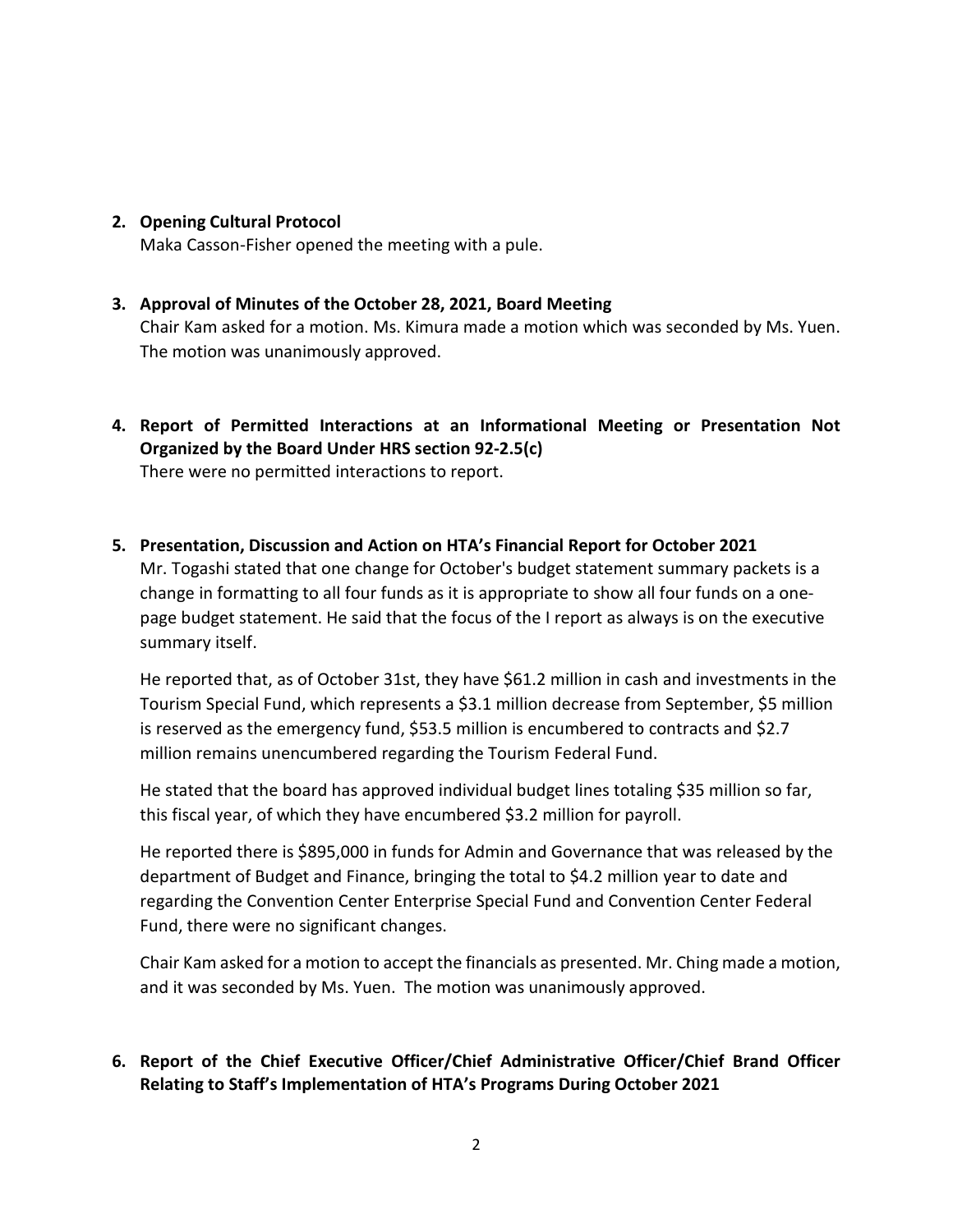Mr. Regan reported that all four DMAP managers have been hired. He stated that there is significant attention and focus on the DMAPS to make sure that they are moving them forward and accomplishing the actions and sub actions contained within those plans. He said that they have continued to have the hospitality industry updates.

He reported, with regards to the Visitor Assistance Programs, the number of cases has been handled year to date; Maui has handled 102, 195 visitors, Hawai'i County has handled 191 cases, 530 visitors, the city and county, which is run by the VASH Partners, has handled 567 cases, 1,513 visitors and Kauai has handled 75 cases, 200 visitors.

Mr. Ka'anā'anā reported that the pandemic drove a lot of traffic to the gohawaii.com website and if you filter all the COVID page traffic, it was still up 32%. He stated that, with regards to 2020 data, COVID traffic only decreases by about 8 to 20% and they believe that's attributed to consistent travel alerts and updates as well as their residual brand awareness and visitors dreaming about traveling to a bucket list destination again, and even with that decrease in traffic they remain one of the highest, year over year, relative to all other destinations as many other destinations saw traffic decreased from 30 to 50%.

He stated that they had 11.3 million in organic traffic, a year over year increase of 127%, 13.8 million overall site sessions and that 1.3 million is equal to an approximate 82% share of the overall website traffic. He mentioned that they are number four in SEO and the organic traffic that they are getting is saving about \$3 million. He reported that their monthly maintenance budget is \$24,000 per month, \$289,000 per annum for minimal site updates and SEO efforts, mainly attributable to hosting and server maintenance. He confirmed that most of the traffic is domestic.

## **7. Update on HTA's Implementation of Change Management Plan**

Mr. De Fries reported that the ARPA funds for FY 2022 is \$60 million and the remaining \$25 million of \$60 million will be discussed later today.

He stated that ENF will be developing and providing a form for HTA to submit a request. HTA intends to request an extension on the period of performance through December 31, 2024.

He reported that recruitments were conducted for several positions, including Senior Brand Managers, Brand Managers, Administrative Assistant, and contract, and Administrative Manager positions. He said that there are a total of seven vacancies with six positions in various stages of the HR process.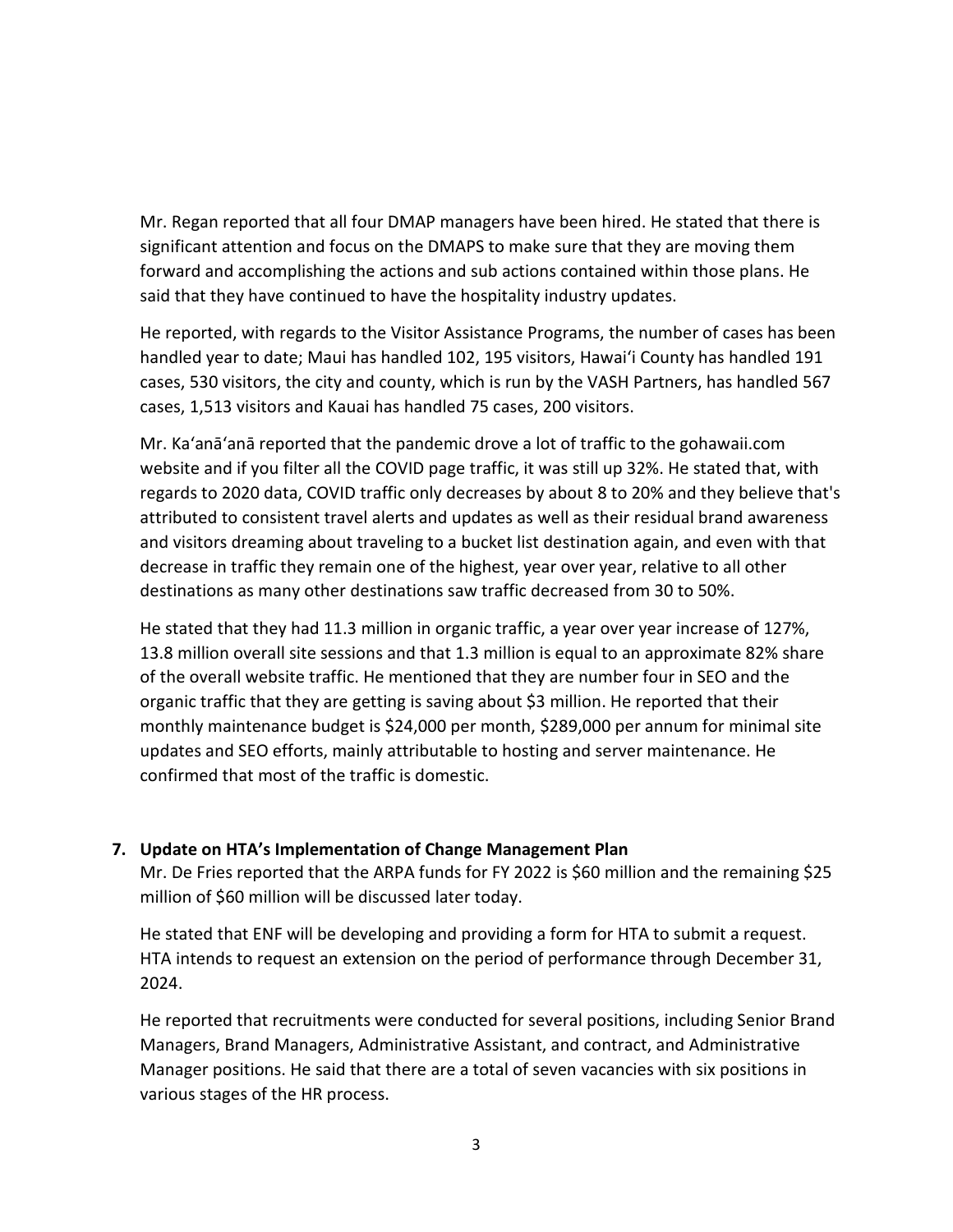He reported that their finance and procurement teams continue to work through procedure revisions to comply with various new requirements set forth by the state procurement office, ARPA at the federal level and DBEDT. He said that procedures are being updated to include draft laws that were reviewed and amended by the HTA Board's Administrative Standing Committee.

He stated that, on 4 November, the draft code of conduct was discussed at the HTA Board's Administrative Standing Committee meeting, and it was determined that the recommendation would be to keep the current code of conduct policy number 103.

**8. Presentation and Discussion of Current Market Insights and Conditions in Hawai'i and Key Major Hawai'i Tourism Markets**

Ms. Chun reported that October TAT collections were \$44.8 million and the total for fiscal year 2022 is \$240.3 million, which is an increase of almost 300% compared to 2020. She stated that fiscal year 2021 collections are \$17.5 million, which is up \$22.8 million.

She reported that, for the month of November, there was an increase of domestic air service compared to 2019 levels, but they are still lagging; however, coming into December and January, there is an increase in international air seats. She stated that, on November 8, they stopped screening international direct flights to Hawai'i because they are abiding by the federal rules.

She reported that, looking at the recovery index for Skift from October 2021, a lot more countries are seeming to be ready to travel including Australia, Canada, Japan and the U.S. She reported that, looking at the U.S. travel forecast, they are predicting that they will get back to 2019 levels in approximately 2023, in terms of total number of trips.

She said they broke it down between domestic trips and international trips (Hawai'i is part of the domestic trips). She said that in 2019 there were 40 million international arrivals, not including Canada and Mexico, but that international recovery is not being seen until 2025, according to U.S. Travel Forecast.

She reported that, according to U.S. travel forecast and special research between October 28 and November 14, the results of whether people are considering a vacation to Hawai'i or whether there are too many restriction requirements, shows that the cost of the Hawai'i vacation is difficult for them due to personal finances. She stated that 9% is due to general entry requirements for safe travels, the general threat of COVID is high and not feeling welcome in Hawai'i is 4%.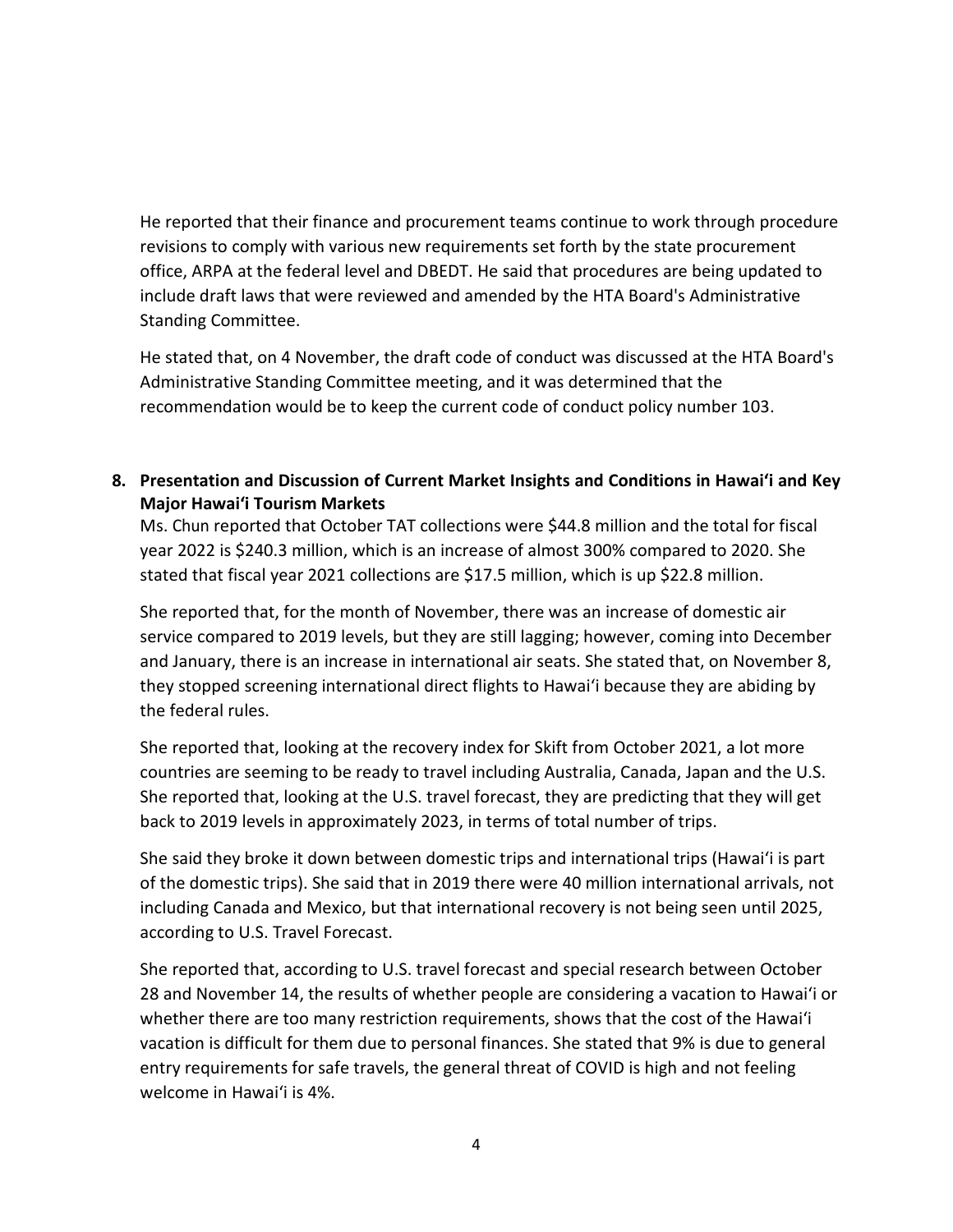She reported that 51% of Canadians have some intention to travel during the winter and almost half of the people who are intending to travel are looking to go outside of Canada. She said that the top motivator for travel for Canadians is favorable weather and the levels are still below 2019 levels for booking. She said there is an uptick in travel agency bookings for Australia.

She reported that the cancellations and rebooking's as a percentage of the total ticket transactions for travel agencies is getting lower and closer to the 2019 trend for the U.S. market. She stated that the booking volume for travel agencies is lower than 2019, but there is an increase in volume for Q2 2022 and Q3 2022.

She reported that, with regards to Maui, there is a little bit of activity from Canada and Australia, and the Canadians are a lot stronger on Maui than they were on Oahu. She stated that most of the visitors the Hawai'i are going to be from the U.S. market.

# **9. Report of the Budgetary Review Investigative Committee of their Meeting held on November 16, 2021**

Mr. Rafter reported that they requested confirmation from the State on when they can spend the ARPA funds and they then decomposed various budget macro areas to better understand where many of the key HTA activities are located, particularly in the branding area.

# **10. Discussion and Approval of the Fiscal Year 2022 Budget of the Hawai'i Tourism Authority**

Mr. Regan stated there is a listing in the meeting packet that applies all the changes that were made and updates to the documents based on those conversations and feedbacks from all the members from BRIC and the Marketing Standing Committee.

He reported that about 58% of the budget had already been preapproved by the board, which is \$35 million, so what they are talking about now is the remain the remaining \$25 million in ARPA funds.

He stated that they made the movements of the funds that were discussed in the Marketing Standing Committee meeting into general categories within those areas, for example, the \$700,000 for the technology consultant, \$10 million that was for the Smart Destination Hawai'i concept and \$500,000 for the small business support was moved into a general line item so that they can come back to the Board in the future.

Mr. Atkins expressed some concerns. He mentioned that he was in all three meetings, and he said there was a lot of robust discussions. He said that by the end of the third meeting,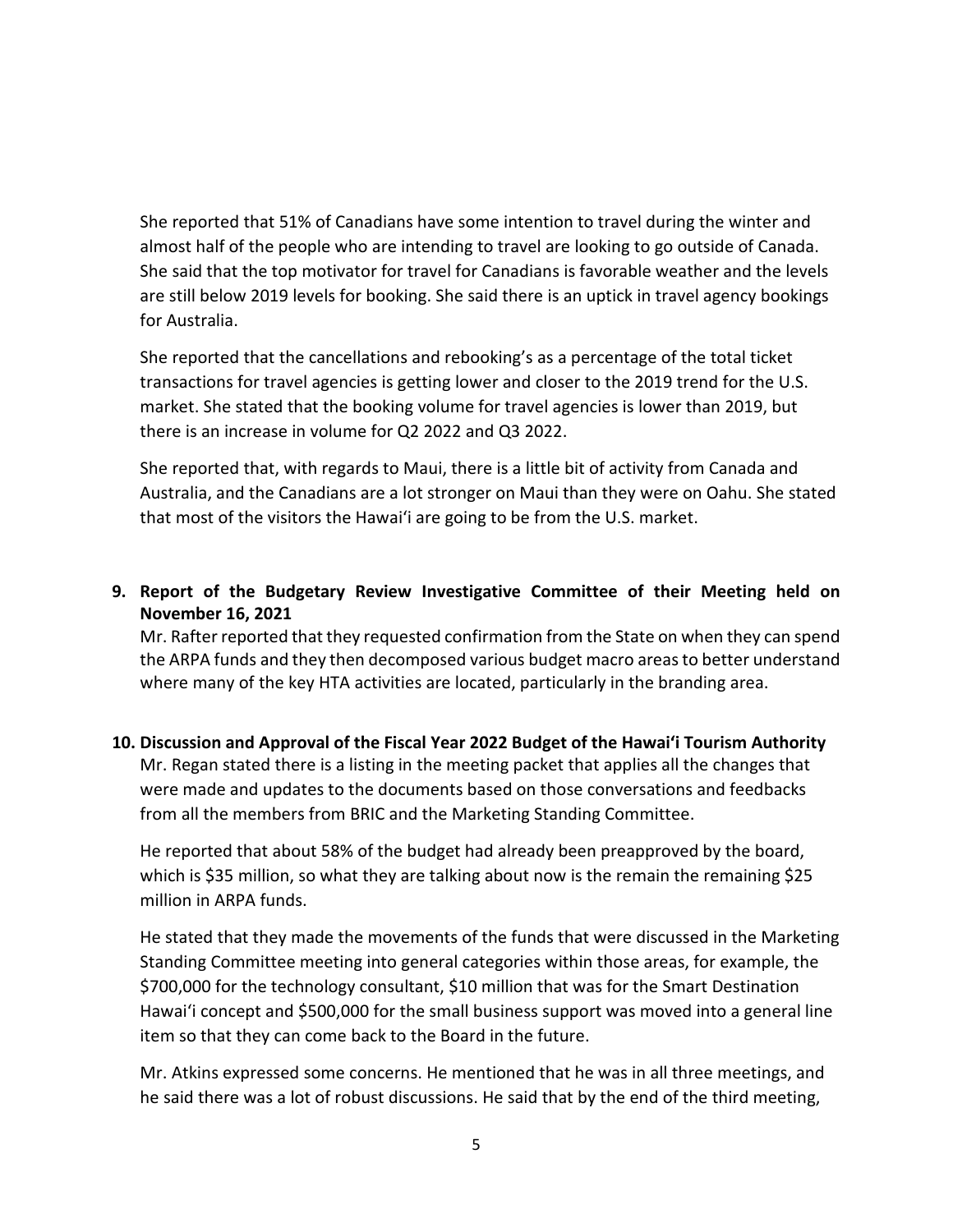which was a BRIC, he felt uncomfortable passing the budget as is without having reservations. He said what he saw through the three meetings was that nowhere did any one individual want to throw out one of the new proposals, and there are about 20 of them, but he said it seemed like there could have been some duplication in some of them. He said a lot of them, if you look at the information they have, was conceptual with a couple paragraphs. So, what he was hoping is that without micromanaging the staff, that these items that are really ready and beyond conceptual, that they can get them moving as they did with the million dollars on the branding. He said they need to follow a procedure where the staff goes out and gets these, more to a place that its ready to go to RFP and have the meetings with other state departments on some of these line items to find some synergy between them and then bring it to the BRIC, whether it is on a monthly basis where there are four or five of these ready to go, and the BRIC can ask questions, and then they can also take it to the board and support that they move forward and go out to RFP. He mentioned that he thinks their role is basically just oversight, to look at it and to ask questions at that time and then give a referral to the board. He said it gives him comfort that the board is set up to be oversight, and they expect and want to support the staff to go out and fill in all the blanks. He said this is necessary so they can feel comfortable about them moving forward. He mentioned that he is glad there are names at each one, as from time to time he is asked questions about certain programs that they're doing, and if he doesn't have the knowledge or the direct answer, then he can go back to the key person and ask them and get back to them. He said it really helps with moving forward. He stated that he thinks it's important to follow a role oversight and not get in oversight where it's micromanaging.

Mr. Regan stated that they are asking for consideration and approval of the 2022 revised draft budget as presented based on the conversations that they had with all the members, the Marketing Standing Committee meeting, as well as the BRIC input that was incorporated into that document.

He stated that option one is a proviso, and the other option is coming back to the Board before expending or encumbering the money.

Mr. Ka'anā'anā stated that he would like to get started on the programs that they think they can get done for this fiscal year.

Chair Kam stated that conceptually they are approving the budget based on what it is, but they need to identify if there are more than 3 programs that they want to have on the list.

Mr. Rafter suggested the entire board take a week to identify other items and they proceed with voting on the budget today, with those provisos in place because there are a lot of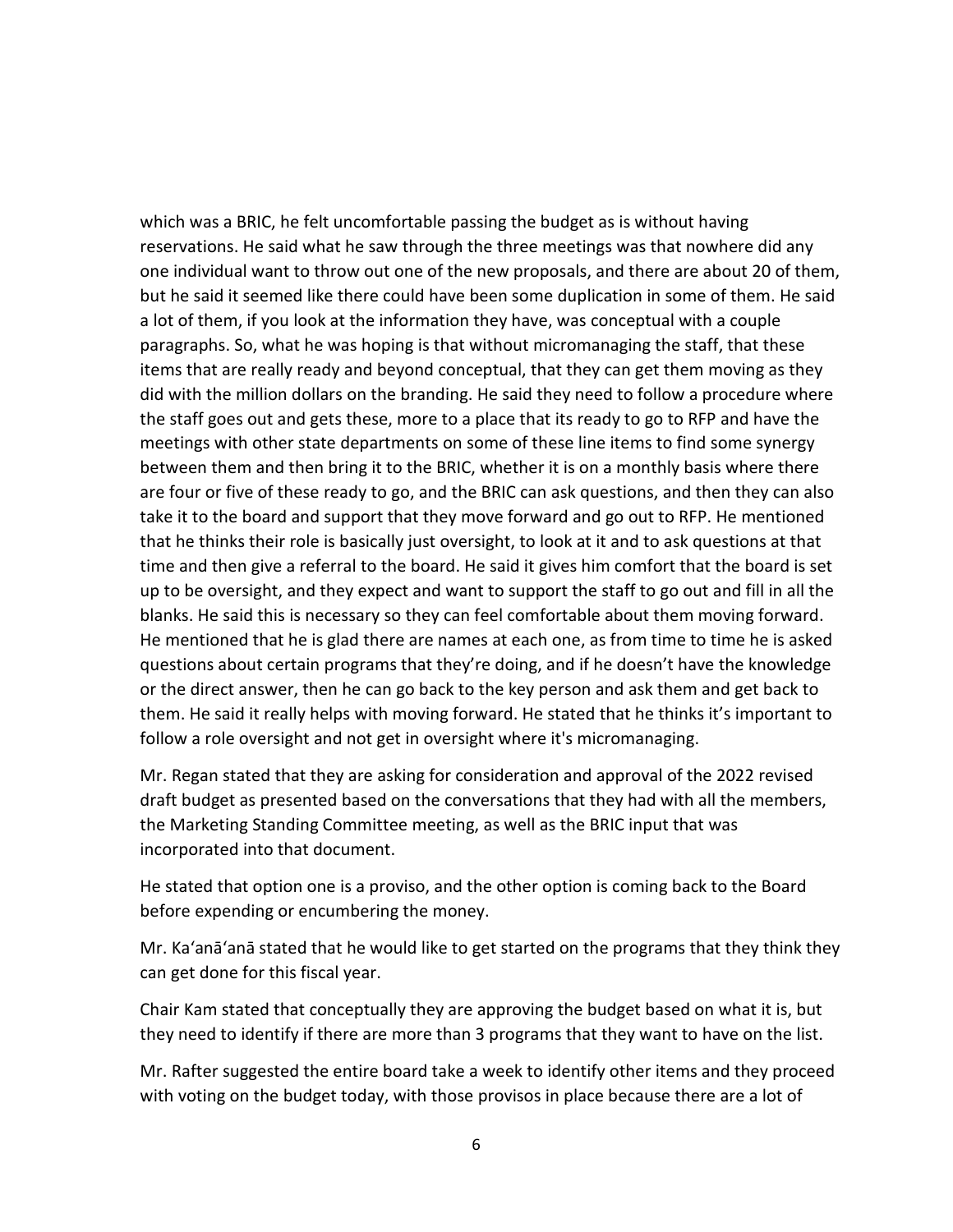other things in the budget that are probably ready to go and can't wait another month or two.

Mr. Regan stated that the motion on the floor is to approve the draft proposed fiscal year 2022 budget with the proviso that they will not expend from the budget, the budget line items that are newly approved, of the \$25 million until at least one week from now where upon they will receive a listing from the Board of budget line items stating that more detail is being required or requested before they move forward in expenditure.

Chair Kam asked for a motion. Mr. Downing made a motion, and it was seconded by Ms. Yuen. The motion was unanimously approved.

# **11. Report by the Administrative Standing Committee of their Meeting held on November 4, 2021**

Chair Kam said they discussed the bylaws, the code of conduct, potential formation of committees and PIG's and the executive review. He said what was discussed with the bylaws will present in the following agenda coming up, then on the code of conduct after reviewing the proposed code of conduct from their CAO, and then looking at the one they currently have, the administrative committee decided to keep the current code of conduct that they have in place. And he said they also attached in the board packet, chapter 84, which is part of ethics and the code of conduct, which is basically state law. On committees and PIGS, he mentioned in the bylaws of how they proposed the new makeup.

He said they decided they will just review the CEO and the CEO is responsible for reviewing his Chief Administrative Officer and the Chief Brand Officer. He said they'd like to get that completed in December the year and then annually they'll do that there. So once they form the new administrative committee, they'll work on the review for their CEO that will present at the next board meeting the results of their review.

Mr. Arakawa spoke on the necessity of a legislative permitted interaction group. He said they will work on the position statement for HTA and present at the December board meeting.

Ms. Kimura stated that the reason why they propose to keep the current code of conduct is that it is in line with the chapter 84 and the reviewing of the CEO is in the statute.

#### **12. Discussion and Action on Proposed Draft Bylaws**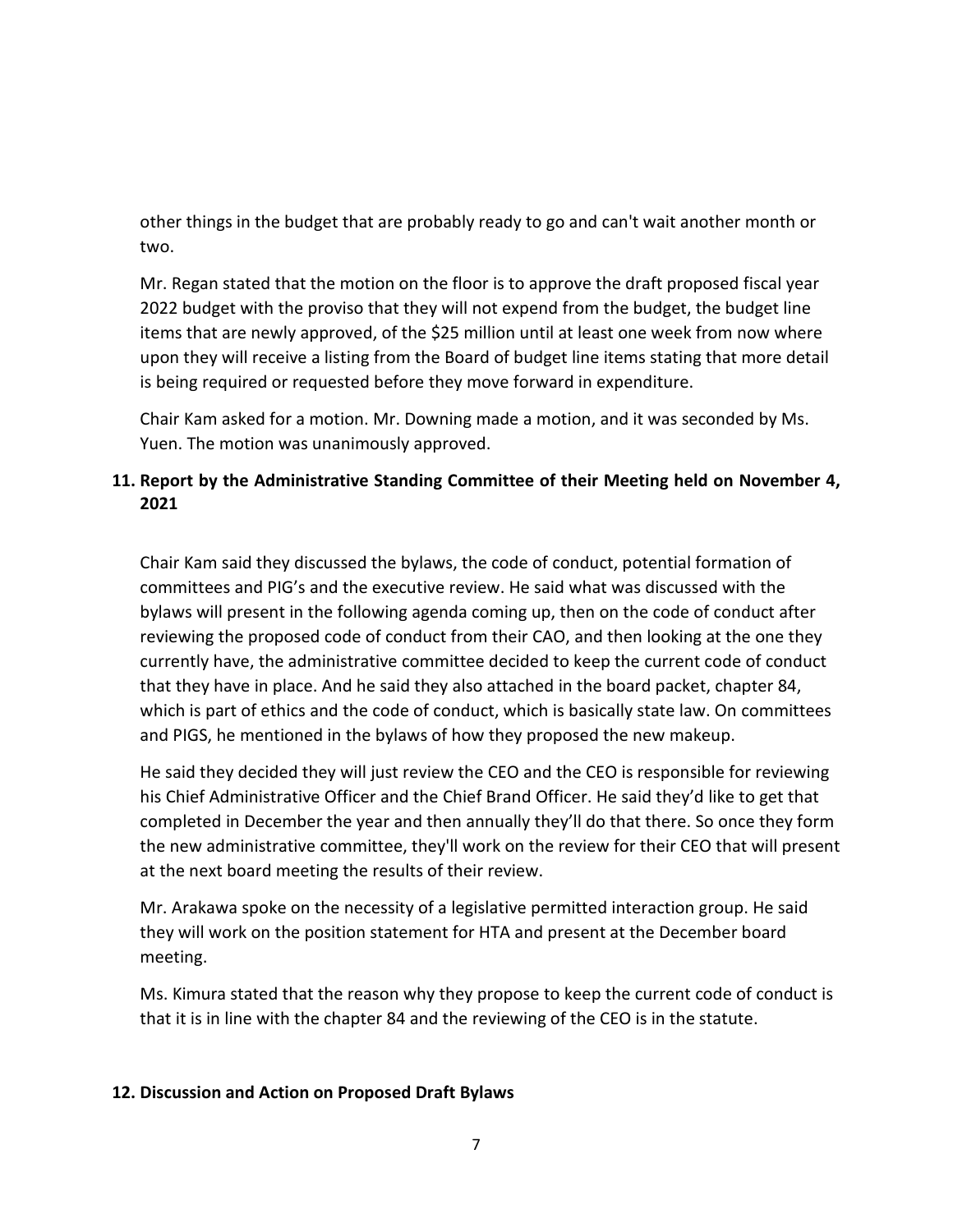Chair Kam stated that one of the main things that will help transparency and have all board members participate is article five on the committees, one of the paragraphs says "all board members are members of all committees, but only those members appointed as voting members of a committee may vote at committee meetings, board members who are not appointed as voting members of a committee may attend committee meetings as ex-official non-voting committee members" which means all board members are members of the committees that can participate but only six of the voting members can vote, the other six will be ex-official.

He reported that section two was a Branding Standing Committee, section three is an Administrative and Audit Standing Committee, section four is a Budget, Finance and Convention Center Standing Committee and section five is a Malama Ku'u Home Standing Committee.

Chair Kam asked for a motion to approve the bylaws. Ms. Yuen made a motion, and it was seconded by Ms. Kimura. The motion was unanimously approved.

## **13. Discussion and Action on Proposed Draft Code of Conduct**

Chair Kam mentioned the code of conduct that they submitted in the packet and that they talked about earlier. He said they had the original proposed draft that their CEO drew up. He mentioned they had some of the changes that they were working through and in their meeting for the admin, they decided to keep the current code of conduct that they have.

Mr. Rafter asked if they are effectively voting to reject the red line one in the packet. Chair Kam confirmed and said they reviewed the red line and as the administrative committee, they decided to keep the current code of conduct, so they're making a motion to approve the current code of conduct of how it exists. He said also attached in there is chapter 84, which is basically state ethics. Mr. Rafter said currently their HTA code of conduct, they're retaining the existing one, and they have to comply with chapter 84, which is 16 pages long. Mr. Rafter said they feel very protected by that. Mr. Arakawa asked Chair Kam, regarding the process and procedure under their current code of conduct and chapter 84, if there is an issue that arises related to code of conduct ethics, the current process is they Chair Kam and Mr. Rafter will know about it, and CEO De Fries would refer it to the attorney General's office and the ethics commission for further guidance for the board. And they would notify the board what the guidance from AG is and ethics commission are. He asked if that is the process they will continue to use. Chair Kam confirmed that it is correct. Mr. Atkins said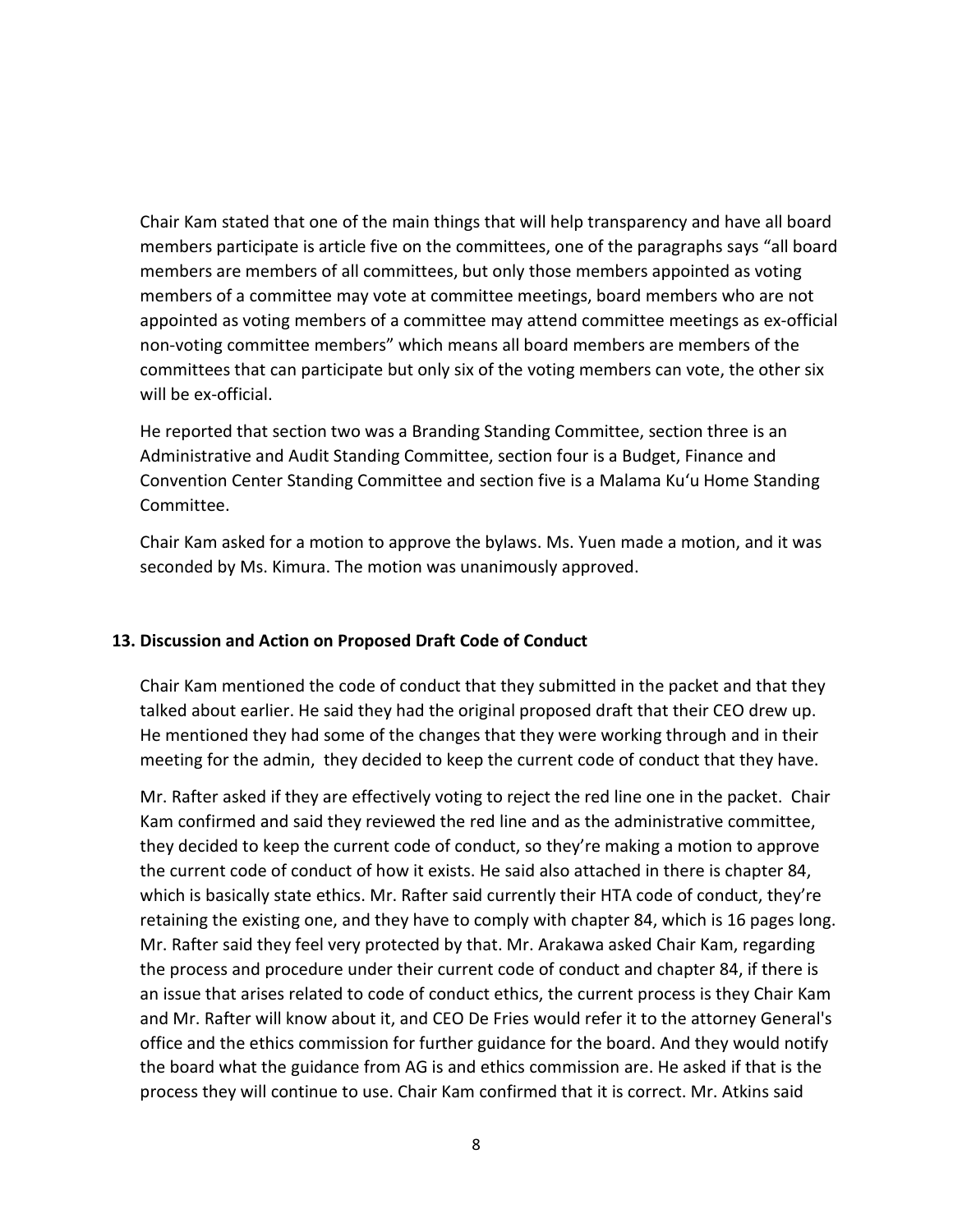they don't need a motion to continue with what they already have, so the motion would be to reject that version and then therefore by default, they're continuing with the current one.

Chair Kam stated that they decided to keep the current code of conduct.

Chair Kam asked for a motion to reject the proposed draft of the code of conduct so that they may retain the current code of conduct Ms. Kimura made a motion, and it was seconded by Mr. Ching. The motion was unanimously approved.

#### **14. Discussion and Action on Proposed Committee Assignments for Standing Committees**

Chair Kam sent everyone the matrix. He told them to list the first and second choices and he made the recommendations for possible committee assignments currently and gave everyone their rankings. With the passing of their bylaws, they have four committees, the branding standing committee, the administrative and audit standing committee, the budget finance and convention center standing committee and the Ho'okahua Hawaii standing committee. Chair Kam left himself out. He wanted to sit on every committee as an exofficiate, non-voting member but for the actual committee, should have people presenting from specific industries in the committee. The board decides on which committees they may want him to serve.

Chair Kam stated that, for the Branding Standing Committee, he has Mr. Atkins, Mr. Ching, Ms. Menor-McNamara, Mr. Rafter Mr. Zane. He mentioned that Ms. Kimura also asked to be on that committee, and he proposed having Mr. Atkins be the Chair and Mr. Ching be the First Vice Chair. He said Ms. Kimura also asked to be on that committee and Chair Kam said he also had that as a recommendation, but he is happy to not be on that if that allows others to be on, but he turned it over to the board on that. And then he proposed having Mr. Atkins as the chair and Mr. Ching to be first vice chair. He said Mr. Chun who is actually the marketing chair now has the third option on his. So, his understanding is that they try to get all number ones on there. Mr. Arakawa supports the proposal and he stated that Ms. Kimura represents Maui, at least three separate islands, and he said she is one of the longest serving HTA members because she served a full two full terms before she came back on and also has under an understanding of the Japanese more, which is very important to Hawaii. He thanked Chair Kam for being willing to give up his seat. He also said that Chair Kam adds a lot to the branding committee, and so should still stay actively involved there.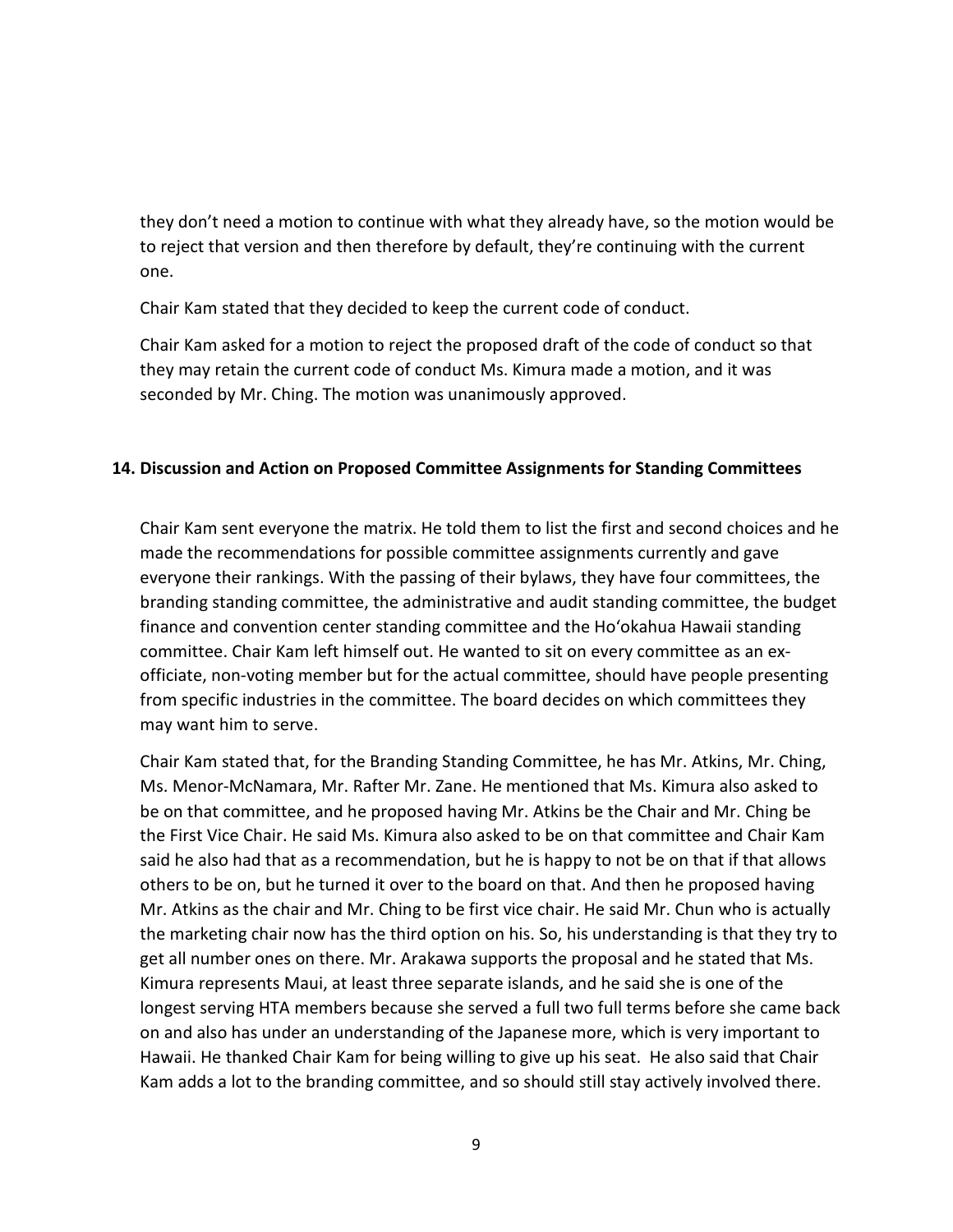Chair Kam stated that, on the Administrative and Audit Standing Committee, he has Chair Kam, Mr. Arakawa, Ms. Yuen, Mr. Ching, Mr. Downing and Ms. Kimura, with Chair Kam as Chair Mr. Arakawa as First Vice Chair.

He reported that, for Budget, Finance and Convention Center Standing Committee, it is Mr. Arakawa, Ms. Yuen, Mr. Alameda, Mr. Atkins and Mr. Rafter and Ms. Kimura with Mr. Rafter as Chair and Mr. Atkins as First Vice Chair.

He stated that, on the Ho'o Kahua Hawai'i Standing Committee, he has Ms. Yuen, Mr. Ching, Mr. Chun, Mr. Downing, Mr. Zane and Chair Kam with Ms. Yuen as Chair and Mr. Downing as Vice Chair.

He stated that, on the Legislative Committee PIG, he has Chair Kam, Mr. Arakawa as Chair, Mr. Alameda as First Vice Chair, Mr. Atkins, Mr. Chun and Mr. Rafter.

Chair Kam asked for a motion to approve the committee assignments. Mr. Atkins made a motion, and it was seconded by Ms. Yuen. The motion was unanimously approved.

**15. Discussion and Action on the Creation of a Legislative Permitted Interaction Group for the Purpose of Developing Policy Positions and Legislation for the 2022 Legislative Session** Chair Kam asked for a motion to approve the creation of a legislative permitted interaction group for the purpose of developing policy positions and legislation for the 2022 legislative session. Mr. Atkins made a motion, and the motion was seconded by Ms. Yuen. The motion was unanimously approved.

# **16. Discussion and Action on the Assignment of Board Members to the Legislative Permitted Interaction Group. This Agenda Item is Dependent on the Approval of the Creation of the Legislative Permitted Interaction Group**

Chair Kam stated that, on the Legislative Committee PIG, he has Chair Kam, Mr. Arakawa as Chair, Mr. Alameda as First Vice Chair, Mr. Atkins, Mr. Chun and Mr. Rafter. In order to establish the PIG, they have to state the specific reason why it is created.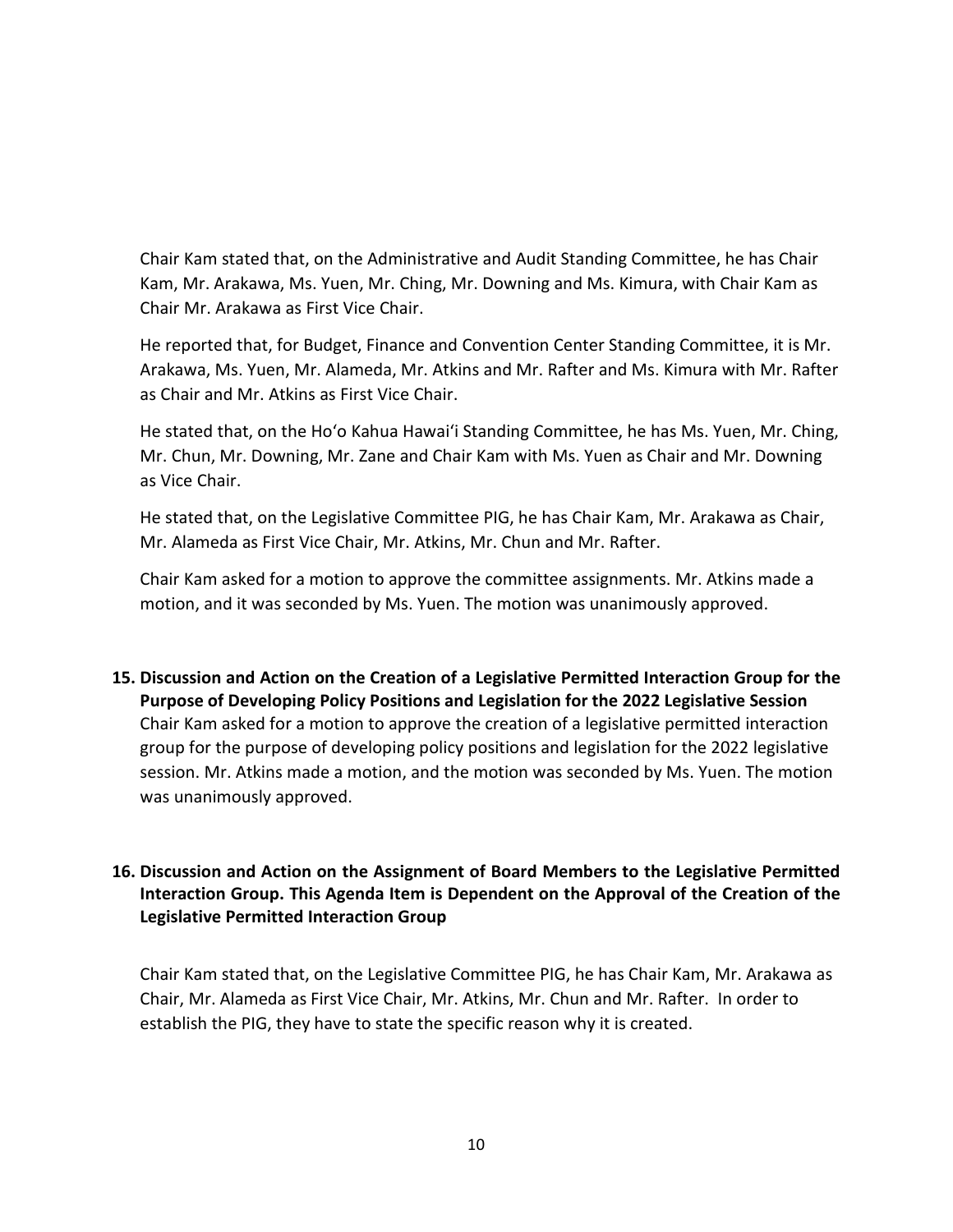Chair Kam asked for a motion to approve the members of the Legislative Committee PIG. Ms. Yuen made a motion, and the motion was seconded by Mr. Ching. The motion was unanimously approved.

**17. Report by the Marketing Standing Committee of their Meeting held on November 15, 2021** Chair Kam stated that part of the meeting was about four different proposals with regards to the Hawaiian Islands rebranding project, and the proposed budget was \$1million. He said that it is to maintain an increased brand strength with new positioning for Hawai'i that is aligned with the current market conditions and resident sentiment. He stated that they support this program at this time.

He reported that another item was the destination management technology consulting services with a proposed budget of \$700,000 which was funding to support strategic consulting services for implementing various technology solutions for Hawai'i, as it pertains to destination management and they felt they needed more information to recommend, therefore they in theory have a conditional approval.

He stated that another item was a local business support program with a proposed budget for \$500,000 to support a marketing campaign for visitors, which encourages visitors to buy local and support Hawai'i's own tourism related businesses in order to raise awareness and spending amongst them. He reported that there was a conditional approval needing more information at that time.

He reported that the last item was a Smart Destinations Hawai'i with a proposed budget of \$10 million. Which included planning, design and implementation of a suite of digital infrastructure to advance Hawai'i as a premier visitor destination and as a lifestyle brand. He stated that the elements include the development of regenerative tourism engine modules to support Hawai'i and Hawai'i made products, reservations, booking engine and unique Hawai'i content for the Hawaiian island. He said they needed more information to recommend to the Board, so it is standing neutral from the Marketing Committee.

Mr. Ka'anā'anā stated that they will do more due diligence on those and come back to this board for more feedback at a later time which he hopes will be in the next few months. He mentioned that it will be market research that will have to go into what becomes an RFP.

He stated that they won't know what the offer is so there won't be specific line-item budgets or specific KPI's as those are things that'll be evaluated by the Evaluation Committee as part of the procurement process.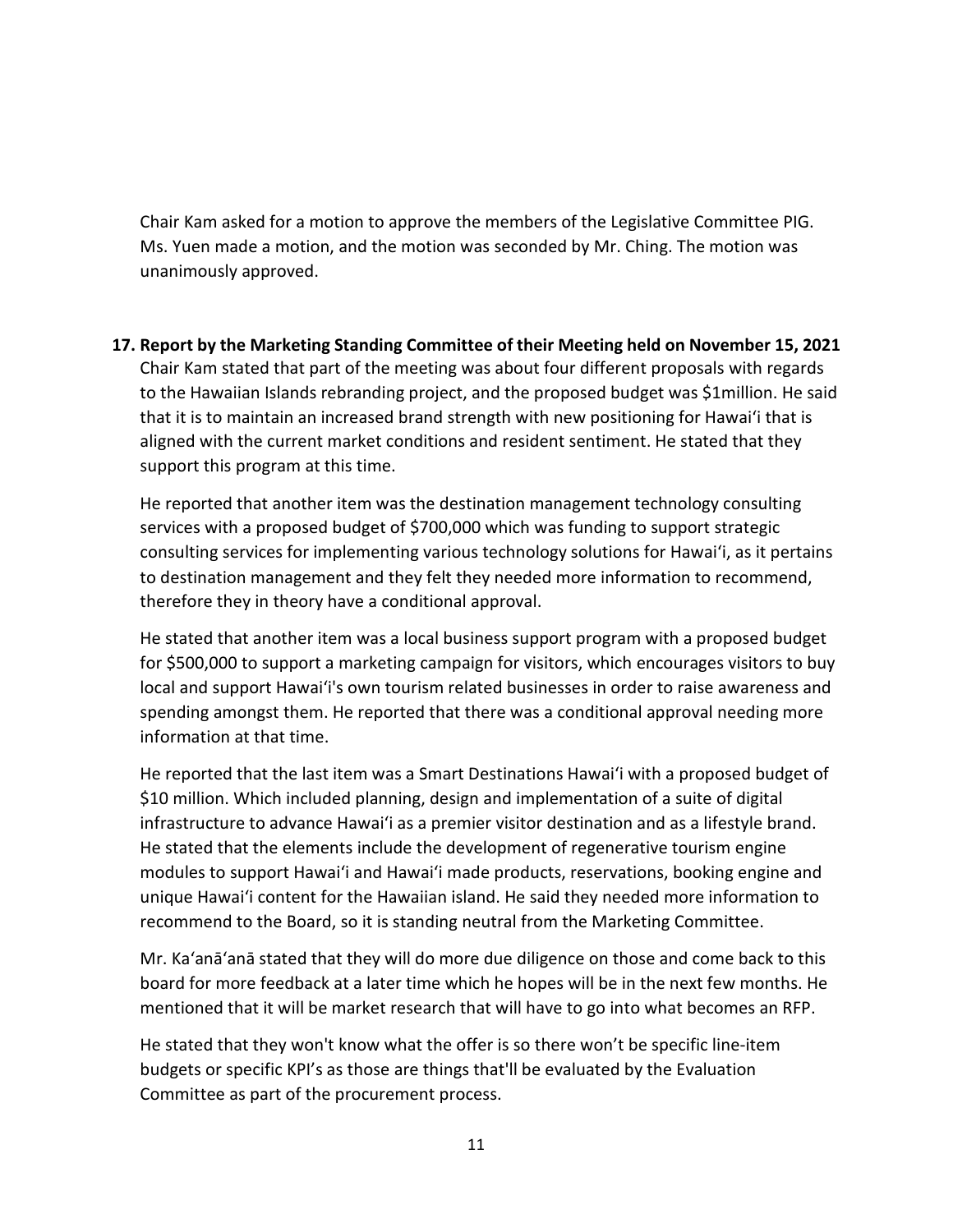Ms. Kimura suggested the possibility of co-funding from DLNR for the consultation item and the local business item.

## **18. Discussion and Update on Meetings, Conventions, and Incentives (MCI) Business and Convention Center**

Mr. Monahan stated that, in 2019, there was about a 20% higher per person per day spending, they also stay an established accommodation and are not prone to alternative short-term rentals.

He stated that, on January 1, 2020, HVCB was awarded the global MCI contract for Single Property and Citywide Sales and Marketing.

He stated that they were servicing customers that had events in the future and they held virtual webinars to inform the clients of what was going on in Hawai'i.

He reported that, in February of 2021, they got additional funding and began to build back the MCI team, primarily through the Citywide program. He said they hired senior directors for all three of the corporate markets, the Eastern associations and the Midwest associations.

Mr. Reyes stated that their priority as they rebuilt the Citywide team was to attract the best team that they could put together, so they were very excited to hire Ernie Garcia who came from San Francisco Travel, but more importantly, for 18 years sold the Mosconi Convention Center and all the major corporate Citywide's in San Francisco he had a hand in. He reported that they were excited to have Adrienne Nudo from San Antonio who will be covering the Midwest as well as the mountain states and West Coast, and Lynn Whitehead from the San Diego Convention and Visitors Bureau. He mentioned that Ms. Nudo is based out of Chicago area, Mr. Garcia is based out of the San Francisco area and Ms. Whitehead is based out of the DC area.

Mr. Reyes reported that the 2020 calendar year was the best Citywide year, they had over 20 events and all those events canceled due to COVID, but they were able to rebook 47% back to Hawai'i.

Mr. Monahan reported that the leisure segment is going to almost fully recover in the coming year, but the meetings business is only going to fully recover in 2024. He noted that international travel, which has an MCI component, is expected to reach 72% of 2019 levels.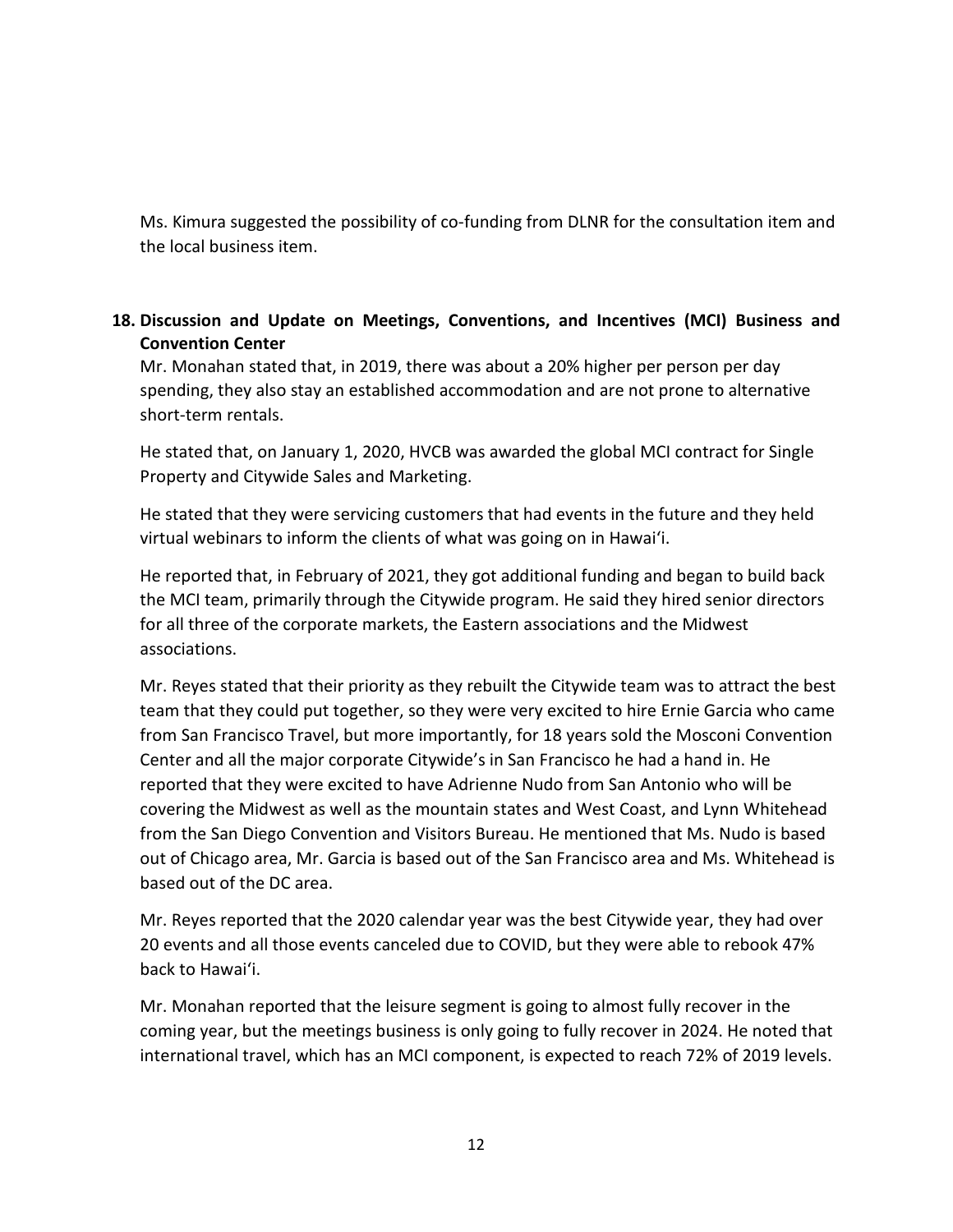Mr. Reyes mentioned the previous week in Las Vegas where there were over 10,000 attendees at IMEX not wearing masks because had to be fully vaccinated. He said there were over 3,500 exhibitors representing 155 countries, they had 27 hotel properties, five destination management companies and over 687 total partner appointments.

Mr. Monahan said it was very exciting to see that there was enthusiasm for business travel. He reported that lost Citywide business, Convention Center business, from the beginning of the pandemic was \$520 million worth of economic impact and they have been able to rebook 47% of that.

Mr. Reyes reported that the number one question that they had at IMEX was "are you open?" and a lot of their participants were asking if Meet Hawai'i could assist in getting an official statement to meeting customers that says structured events are welcome in Hawai'i and they are willing to follow whatever protocols are established. He stated that since the pandemic they have had MCI updates on every island and within a one-week period they organized a Meet Hawai'i Grid which is on their webpage.

Mr. Monahan reported that there are cancellations in 2022 because of uncertainty.

Mr. Monahan said that HTA and Meet Hawai'i and were actively working with the administration, Department of Health, the city and county of Honolulu and with the customer on the issues.

Mr. Reyes mentioned that a corporate group of 2,200 attendees (Franchise corporation) flew into O'ahu on Monday. Mr. Reyes and Mr. Garcia met them at the Convention Center to look at options. He said that they really want to come to Hawai'i in January of 2022, but they must make decisions logistically and the key on this is being able to get an official statement and an understanding of how to be able to have a citywide convention under current restrictions that can go beyond 300 customers. He stated that this customer is not comfortable waiting longer in hopes of an official lift capacity.

Mr. Reyes reported that everyone is talking about Single Property business being strong. The pace line should be at about 120,000, and they are at 100,000 now. He mentioned there are a lot of tentative opportunities to still work on, so they feel positive about 2022. They feel very good about single property business. He mentioned the concern is, if you look at citywide business in their baseline, it takes five to seven years to book a citywide convention in Hawai'i. He stated that using the 5-year formula, any association that has an opportunity to book the convention in '27 and beyond, those are who they are targeting. He mentioned that anything beyond 26 is high priority, and they're trying to fill in that Citywide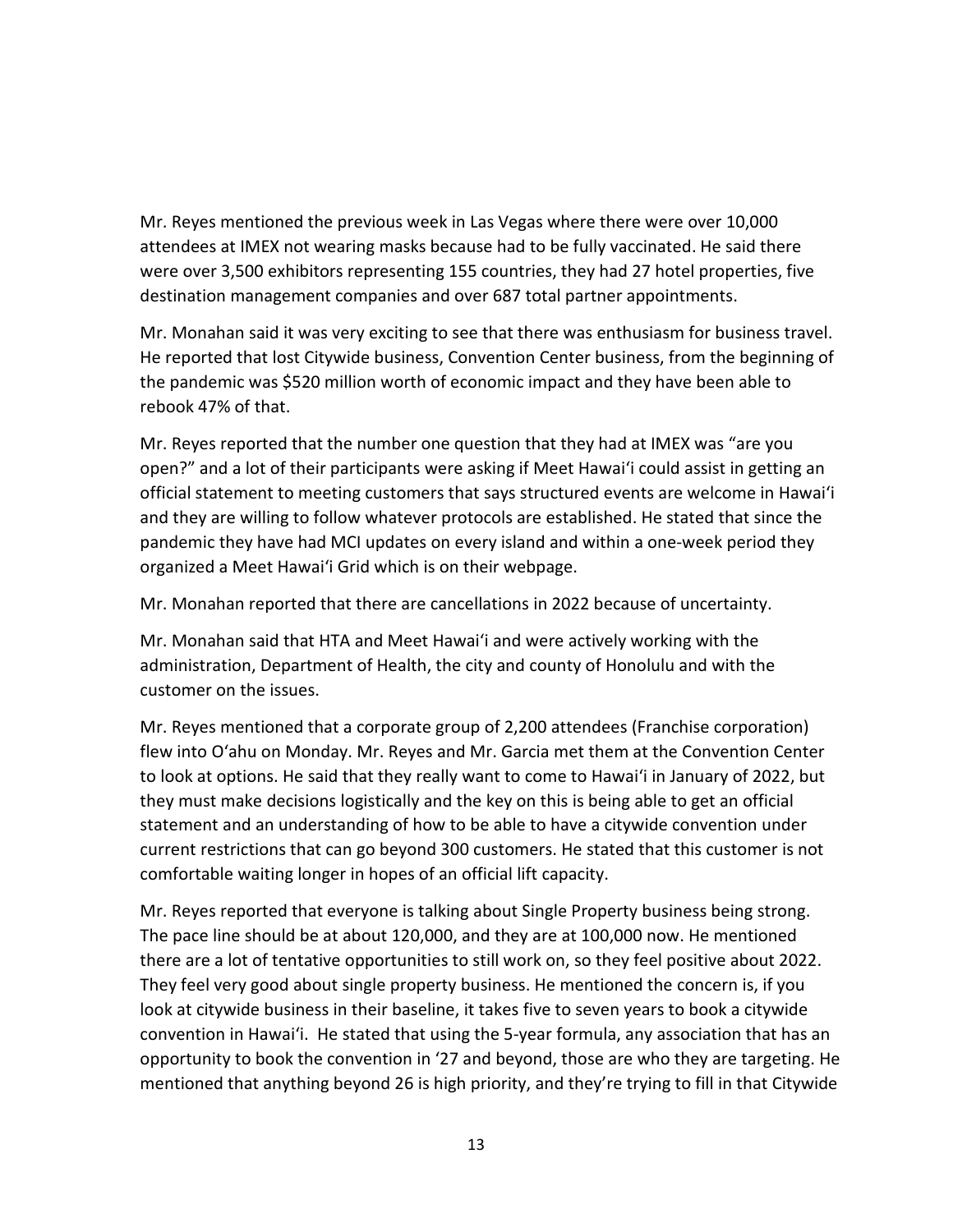business. He mentioned that it's important to let all structured events know that they're welcome to Hawai'i.

Mr. Monahan mentioned they're trying to help businesses recover and that they are a wellpositioned, smaller team, an experienced team. They see demand and have further evidence from last week at IMAX that all they need is the continued work locally to help ease the restrictions and help come up with mitigation plans to allow these events. He stated they're working hard to see that, and he's optimistic that they'll be able to get something done in the near future.

Mr. Atkins thanked Mr. Monahan and Mr. Reyes for the presentation and letting them know the urgency of the message. He said it sounded like they have a good team in place but that their hands are tied because they don't know when they're going to be open and what the protocols are. He mentioned that he read the Trade magazine about three months ago and that it stated that Las Vegas was open and inviting visitors, and that they were booking a lot of short term and long-term business. He said the competition out there is open now. He mentioned that he hopes the governor can speak with them verbally and put it in writing what the conditions are.

He mentioned that regarding single properties in Kauai, when the message came through that they were closed for a couple of months, there were tens of millions of dollars lost within the first week. He also stated that when there is a booking on Kauai for a big group, the trickledown effect for the communities is huge, whether it's the people that do sound and lighting, staging, music or the entertainers, it all comes down to community.

He mentioned that they lost a couple of \$100,000 themselves within two months. He said they've also had a number of groups, smaller groups of a hundred or less, and they also stick to strict protocols, to make sure it works for all parties. He thinks that convention groups are the safest travelers. He mentioned that the cruise ships aren't back, but he thinks they will be safe travelers too, as they can't afford any mistakes. He thinks that the message gets out so they can go out to get the business needed for single properties, city wise convention.

Mr. Monahan agreed with Mr. Atkins, stating that these are professionally structured events, and they know they have a lot at stake if they have a cluster. He thinks the reason for so many cancellations is the natural fear of clusters. He mentioned the number they gave were Citywide losses. He stated that they assist the hotels in making the connection and the sale, so they don't really know the number but it's a multiple loss for the convention center.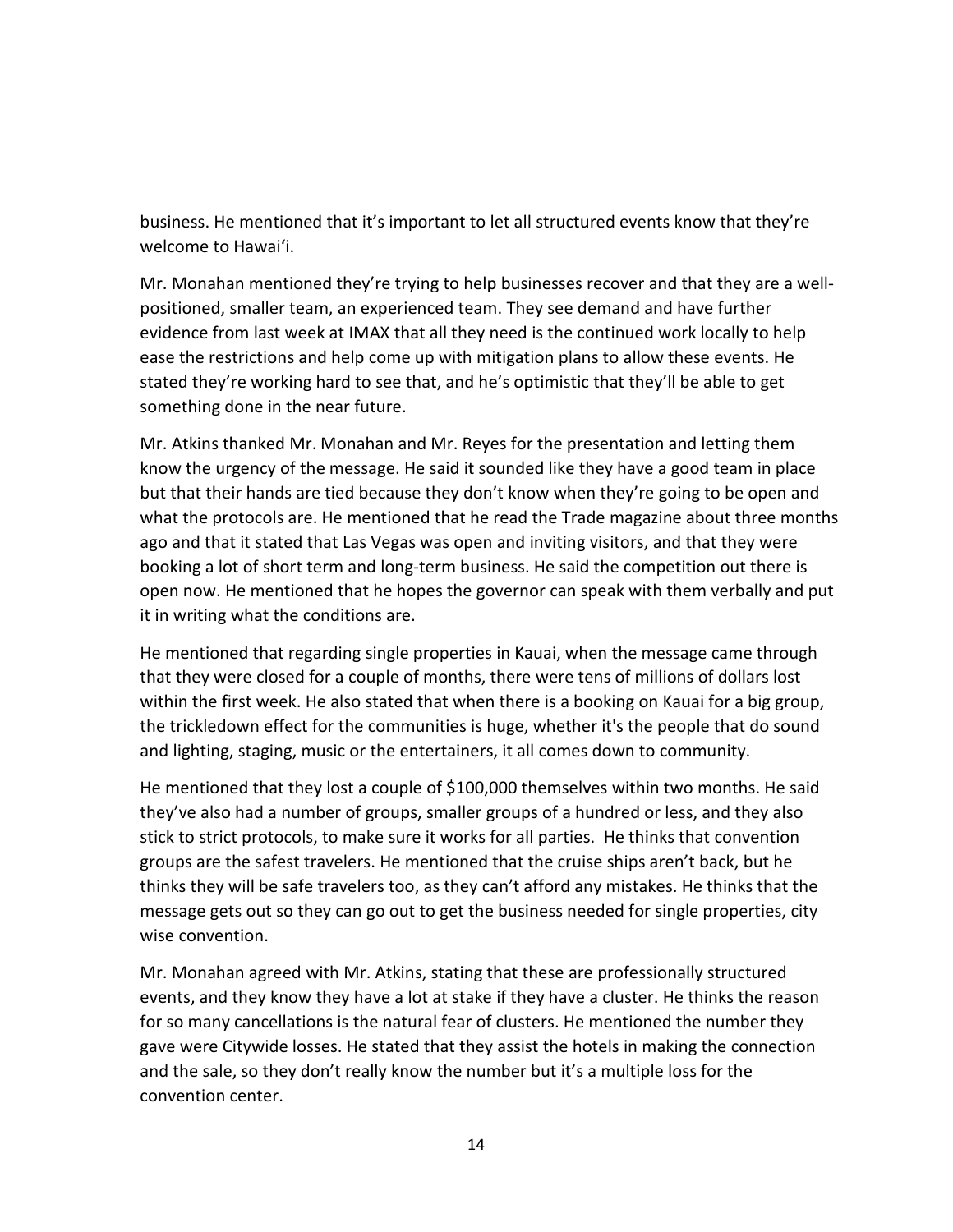Mr. Atkins reiterated that most of the groups are vaccinated, but those that aren't vaccinated are tested every other day. He feels comfortable to move forward and get the messaging out.

Mr. Monahan mentioned they are having verbal conversations with the decision makers, face to face, so there is traction, and he hopes it comes to fruition.

Mr. Arakawa asked what HTA's role is in this. He asked if they must just sit and let them do their thing.

Mr. Monahan mentioned that Mr. De Fries and Mr. Ka'anā'anā know everything that they're doing. He mentioned that Mr. De Fries is the meetings professionals, and they rely on him, but from a standpoint of putting the right pressure in the right place and making the right communications, and that HTA has been a huge help to them.

Ms. Kimura asked why there is a cancellation, and the group went to Taiwan instead, given that the country has tighter COVID restrictions.

Mr. Reyes stated that a lot of the Citywide conventions have 30% to maybe 40% international and what was challenging for a lot of associations primarily is the inconsistency with Hawai'i Safe Travels and the federal jurisdiction on how people could get into the United States. He mentioned that it has changed recently with Biden's decision, but he thinks the other part of it is that the learning process is that it wasn't the date of the event, it was information that they had to provide to their attendees' bar in advance, and they just didn't feel comfortable if they couldn't give them a definitive answer for people to make those decisions.

Mr. Monahan followed up to Ms. Kimura's question mentioning that they all have an international element and there's an event called ASLO on one of the cancellations that in addition to their restrictions is the fact that they couldn't get their international visitors to the country up until recently.

Ms. Kimura asked if there are protocols, they can come up with, and asked Mr. De Fries as he is sitting in Covid meetings with the governor. She suggested maybe to find testing to create a safety package set up to support the larger groups. She mentioned that she went to Vegas and everyone going to the Raiders game had to show vaccination, so she asked if there was a way that they can help, if there's funding to pay for the rapid test to support the MCI business.

Mr. Arakawa reiterated that whatever Mr. De Fries is doing will cover all of that.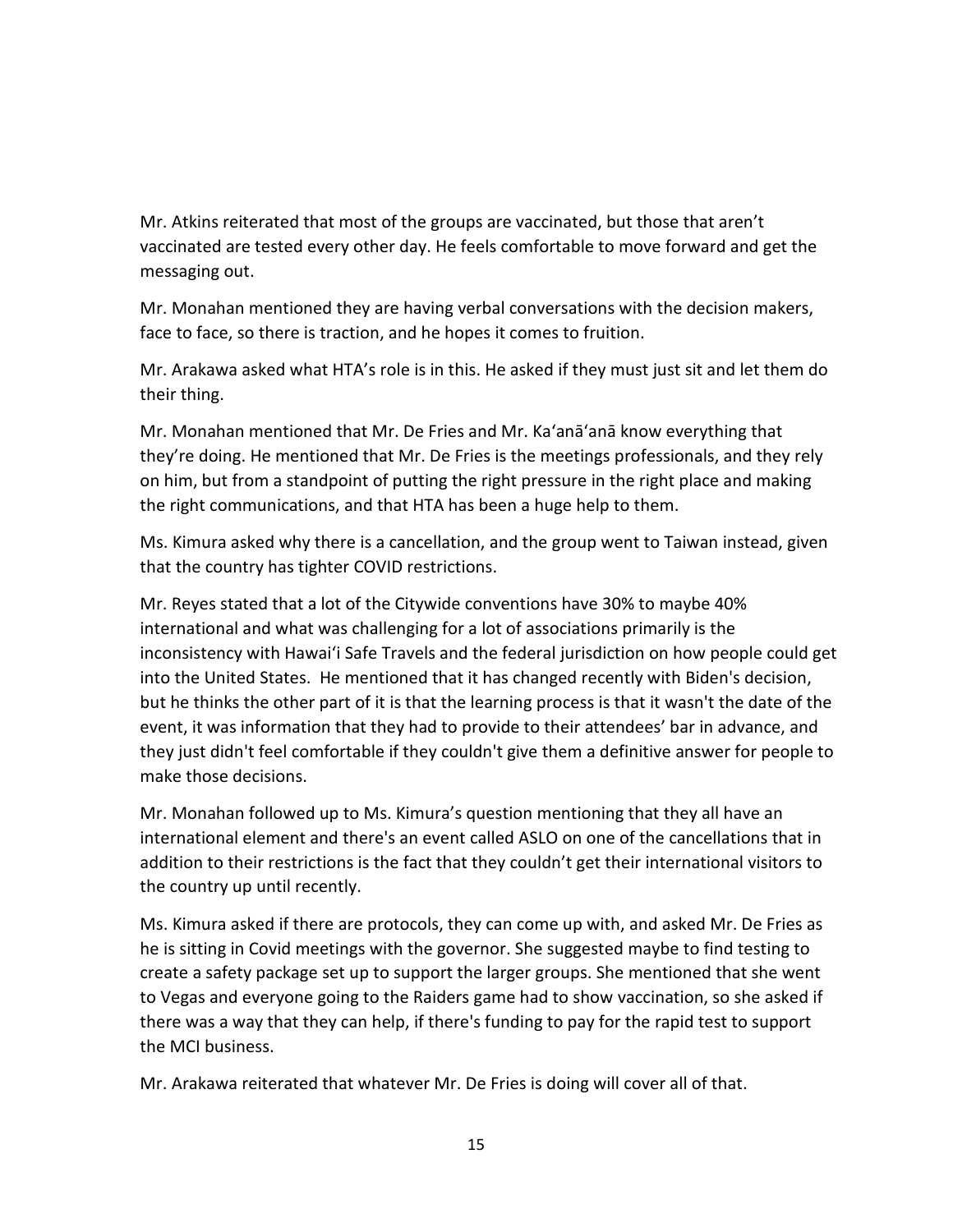Mr. Atkins stated that there is a lot of discussion around vaccinations. He suggested Ms. Orton to give some insight. He mentioned that vaccination is the baseline. He mentioned that events will do a self-test that is approved by Hawai'I, but that there are costs involved but that has not become an issue yet. He mentioned that the event would possibly cover the cost, but if it became an issue the MCI would figure out how to get it paid.

Mr. Reyes mentioned there are mitigation plans in place for health and safety. He reiterated Ms. Kimura's statement of, in the instance of meetings, conventions and incentives, they want the same alignment as safe travels. He said they can't understand that if people come into Hawai'i and show proof of vaccination and have a test, then why are the restrictions in place and that's where an official statement becomes so important because they want to feel welcome.

He mentioned that they're willing to test every other day, but they want an alignment. He reiterated that the cost of testing hasn't come up, but what is the protocol is what they are questioning and what needs to be done to ensure a safe and healthy Citywide incentive group in Hawai'i .

He mentioned that corporate accounts, in particular don't want to go to Hawai'i feeling that they're not wanted, and that's where an official statement becomes so important because all their attendees are reading newspaper articles. He mentioned that Ms. Orton, as general manager, and himself are overseeing the sales efforts and it stipulates that they're welcome. He mentioned they have protocols, and they can work on them, but there's no official weight behind it. He mentioned that he is trying to be respectful and also trying to understand how they can thrive in meetings, conventions and incentive environments, and book business, and be respectful of protocols.

Mr. Monahan mentioned they are writing a protocol document to present to the department of health to get buy in and that it's part of the process. He mentioned that as per Mr. De Fries' statement they are looking for some type of baseline protocol, and he said it is moving in that direction.

Mr. De Fries says it runs really close to what they did in the past with the previous year's golf events. He stated that Ms. Orton and the team have been running a bubble and said that's what they're looking for. He said that structured events are ideal for a bubble operation. He mentioned the golf tournaments are coming back up and all the protocols are being subjected.

Mr. Monahan mentioned they held golf tournaments prior to the vaccine with frequent testing. He followed up on Ms. Kimura's question mentioning that it boils down to how the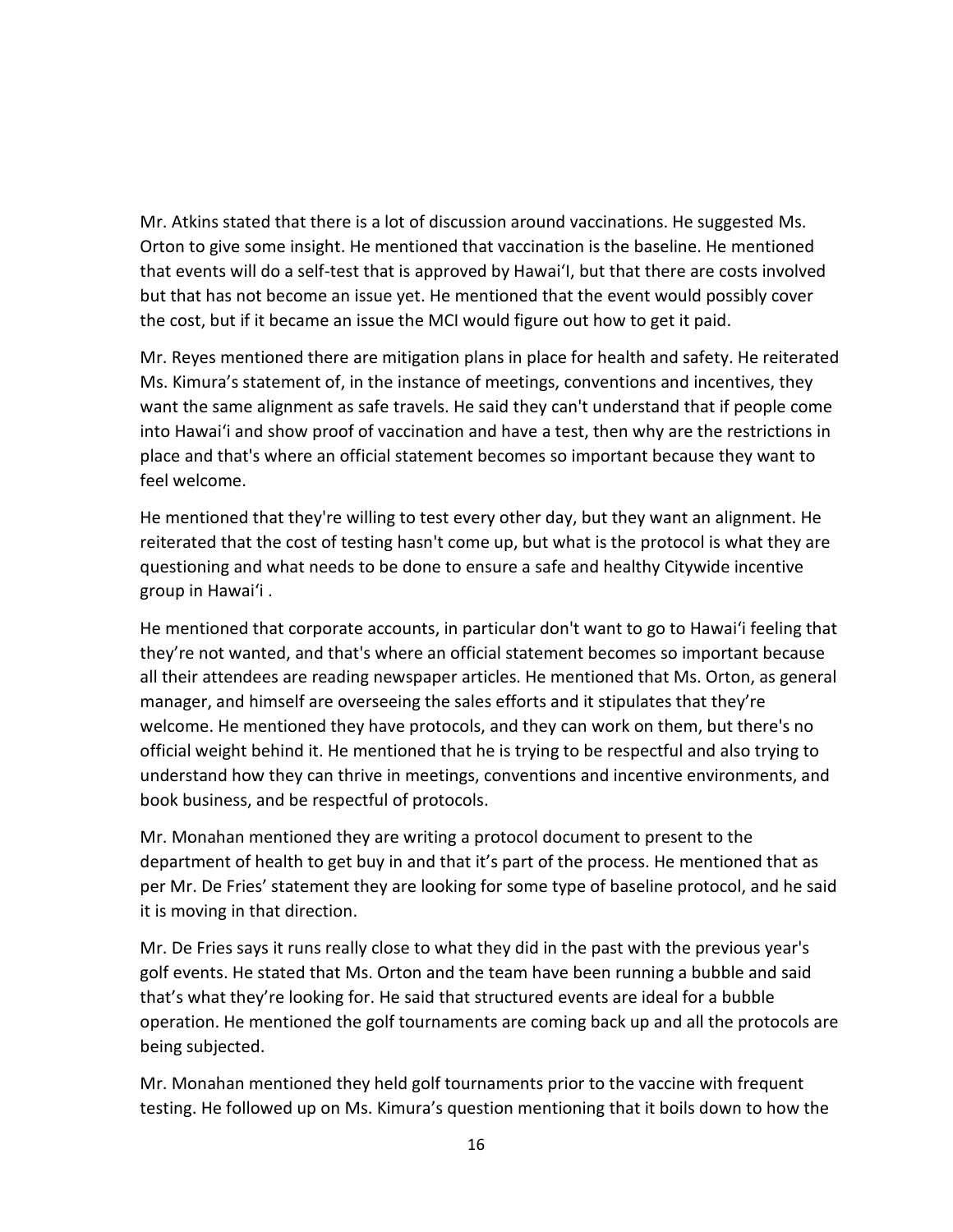testing will be done, or are they going to be vaccinated, and if they're not, how they are going to be tested, as well as the issue of social distancing. He stated that to hold one of these events satisfactorily for the client, it's very hard to do it with a static event where no one moves, where you're six feet distanced at all times. He mentioned that they want to be able to waive the social distancing in lieu of them doing the vaccination, and/or testing.

He mentioned that it has two phases, the event itself and meal service. He mentioned that meal service is a bit more static and something that need to be worked through as more people mingle at meals a bit longer. He mentioned the two events.

Mr. Reyes addressed Ms. Orton saying that ASM global has put together a food and beverage plan, as well as other parts of how a Citywide convention operates. He stated that everything is in place, but they just have to tell customers they're welcome to come.

Mr. Regan said there is no questions from the public.

Ms. Orton began her report by talking about the restrictions because it dictates the business in the convention center. She pointed out the current restrictions for outdoor and indoor interactive event because that truly is where their focus is to allow small or larger meetings and more importantly, citywide conferences. She reported that currently their restrictions for indoor events are at 150 and outdoor at 500. Starting on November 24, they will move indoors to 300 and outdoors to no limit capacity based on the space that is being used.

She mentioned that, at some point they were able to operate in a no limit capacity for the space being rented so no social distancing applied, which was just prior to the Delta variant. He reported that they filled up their calendar immediately for short term business, within 12 to 24 months. She said that when the Delta variant hit it shut them down again.

She reported on the impact that the change in restrictions has had on the Center including the four citywide events that they lost, there were two associations and \$238,000 in lost revenue, two citywide corporate events at \$292,000 in lost revenue and the local events that was roughly \$604,000 in lost revenue. She mentioned that to date for the remainder of the fiscal year there are 42 definite events, including four Citywide's and 48 for option events meaning they are very interested, but they have not signed their license agreement yet, and these are all local events.

She stated that, as of October year to date, compared to the current forecast they are doing about \$80,700 better than anticipated to the budget.